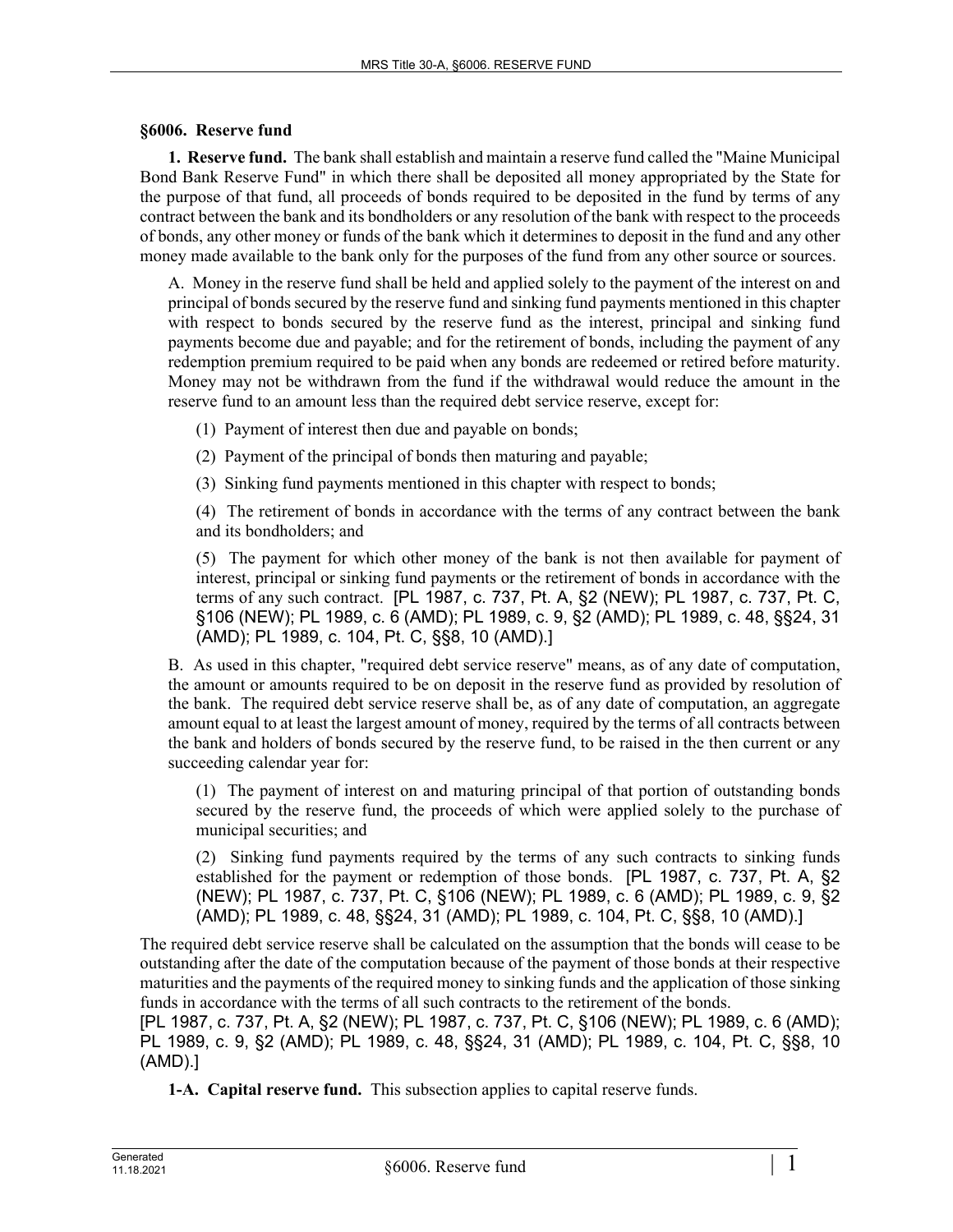A. The bank may establish and maintain one or more special funds called "capital reserve funds" in which there shall be deposited:

(1) All money appropriated by the State for the purpose of those funds;

(2) All proceeds of bonds required to be deposited in those funds by the terms of any contract between the bank and its bondholders or any resolution of the bank with respect to the proceeds of bonds;

(3) Any other money or funds of the bank which it determines to deposit in those funds; and

(4) Any other money made available to the bank only for the purposes of the fund from any other source or sources. [PL 1989, c. 48, §§25, 31 (NEW).]

B. Money in any capital reserve fund shall be held and applied solely:

(1) To pay the interest on and principal of bonds secured by the capital reserve fund and sinking fund payments mentioned in this chapter with respect to bonds secured by the capital reserve fund as the interest and principal becomes due and payable; and

(2) To retire bonds secured by the capital reserve fund, including the payment of any redemption premium required to be paid when any such bonds are redeemed or retired before maturity. [PL 1989, c. 48, §§25, 31 (NEW).]

C. The minimum amount of any capital reserve fund must be equal to the amounts required under the resolutions pursuant to which the bonds secured by the capital reserve fund are issued. These amounts are referred to in this chapter as the "required minimum reserve." With respect to bonds secured by a capital reserve fund for which the resolution authorizing the issuance of those bonds states that the provisions of subsection 5 apply, the required minimum reserve must be, as of any date of computation, an aggregate amount equal to at least the largest amount of money required by the terms of all contracts between the bank and its bondholders of the bonds to be raised in the then current or any succeeding calendar year for the payment of interest on and maturing principal of that portion of the outstanding bonds, the proceeds of which were applied solely to the purchase of municipal securities or municipal bonds and sinking fund payments required by the terms of any such contracts to sinking funds established for the payment or redemption of the bonds, all calculated on the assumption that the bonds will cease to be outstanding after the date of the computation because of the payment of the bonds at their respective maturities and the payments of the required money to sinking funds and the application thereof in accordance with the terms of all such contracts to the retirement of the bonds. The required minimum reserve for bonds secured by a capital reserve to which the provisions of subsection 5 apply may be less than that required by this paragraph if the bank so determines and only when the reserve is applied to:

(1) Any bond or note sold to fund a municipal lease pool whose term is 5 years or less;

(2) Any bond for which no principal is paid to bondholders until final maturity; or

(3) Any loan, bond, lease or evidence of participation that has a term of 5 years or less. [PL 1991, c. 605, §13 (AMD).]

D. Money in any capital reserve fund shall not be withdrawn if the withdrawal would reduce the amount in the capital reserve fund to an amount less than the required minimum reserve for all such bonds issued and to be issued which will be secured by the capital reserve fund, except for payment of interest then due and payable on bonds secured by the capital reserve fund and the principal of bonds secured by the capital reserve fund then maturing and payable and sinking fund payments required by the terms of any such contracts to sinking funds established for the payment or redemption of the bonds, and for the retirement of bonds secured by the capital reserve fund in accordance with the terms of any contract between the bank and its bondholders and for the payments on account of which interest or principal or sinking fund payments or retirement of bonds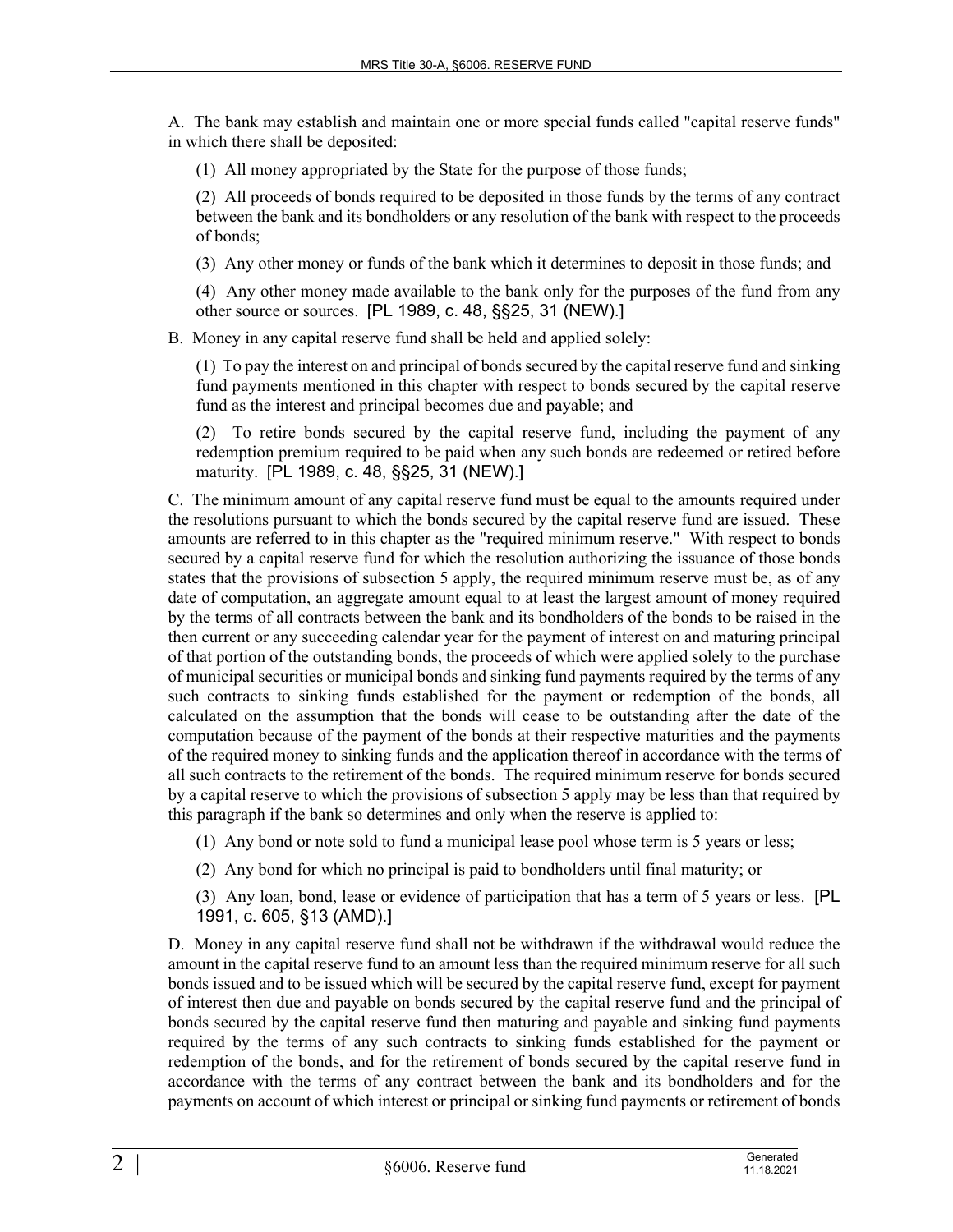secured by the capital reserve fund other money of the bank is not then available in accordance with the terms of any such contract. [PL 1989, c. 48, §§25, 31 (NEW).]

[PL 1991, c. 605, §13 (AMD).]

**2. Transfer.** Money in the reserve fund at any time in excess of the required debt service reserve, whether by reason of investment or otherwise, may be withdrawn at any time by the bank and transferred to any other fund or account of the bank.

Money in any capital reserve fund at any time in excess of the required minimum reserve, whether by reason of investment or otherwise, may be withdrawn at any time by the bank and transferred to any other fund or account of the bank.

[PL 1987, c. 737, Pt. A, §2 (NEW); PL 1987, c. 737, Pt. C, §106 (NEW); PL 1989, c. 6 (AMD); PL 1989, c. 9, §2 (AMD); PL 1989, c. 48, §§26, 31 (RPR); PL 1989, c. 104, Pt. C, §§8, 10 (AMD).]

**3. Investment.** Money at any time in the reserve fund or any capital reserve fund may be invested in the same manner as permitted for investment of funds belonging to the State or held in the treasury. [PL 1987, c. 737, Pt. A, §2 (NEW); PL 1987, c. 737, Pt. C, §106 (NEW); PL 1989, c. 6 (AMD); PL 1989, c. 9, §2 (AMD); PL 1989, c. 48, §§26, 31 (RPR); PL 1989, c. 104, Pt. C, §§8, 10 (AMD).]

**4. Reserve.** Notwithstanding any other provision of this chapter, the bank may not issue any bonds to be secured by the reserve fund or by a capital reserve fund for which the resolution authorizing the issuance of those bonds states that subsection 5 applies unless:

A. If the bonds are to be secured by the reserve fund, there is in the reserve fund the required debt service reserve for all bonds then issued and outstanding which are secured by the reserve fund and the bonds to be issued which will be secured by the reserve fund; or [PL 1989, c. 48, §§26, 31 (NEW).]

B. If the bonds are to be secured by a capital reserve fund for which the resolution authorizing the issuance of the bonds states that subsection 5 applies, there is in the capital reserve fund the required minimum reserve for all bonds secured by the capital reserve fund then issued and outstanding and the bonds to be issued which will be secured by the capital reserve fund. [PL 1989, c. 48, §§26, 31 (NEW).]

Nothing in this chapter prevents the bank from satisfying this requirement by depositing so much of the proceeds of the bonds to be issued, upon their issuance, as is needed to achieve the required debt service reserve or required minimum reserve, as applicable. The bank may at any time issue its bonds or notes for the purpose of providing any amount necessary to increase the amount in the reserve fund to the required debt service reserve, to increase the amount in any capital reserve fund to the required minimum reserve or to meet any higher or additional reserve as may be fixed by the bank with respect to such fund.

[PL 1987, c. 737, Pt. A, §2 (NEW); PL 1987, c. 737, Pt. C, §106 (NEW); PL 1989, c. 6 (AMD); PL 1989, c. 9, §2 (AMD); PL 1989, c. 48, §§26, 31 (RPR); PL 1989, c. 104, Pt. C, §§8, 10 (AMD).]

**5. Restoration.** In order to ensure the maintenance of the required debt service reserve in the reserve fund, there shall be annually appropriated and paid to the bank for deposit in the fund, the sum, if any, certified by the chair of the bank to the Governor. On or before December 1st of each year, the chair shall make and deliver to the Governor a certificate stating the sum, if any, required to restore the reserve fund to an amount equal to the required debt service reserve and the sum or sums so certified shall be appropriated and paid to the bank during the then current state fiscal year.

In order to ensure the maintenance of the required minimum reserve in any capital reserve fund to which, at the direction of the bank pursuant to the resolution establishing the capital reserve fund, this